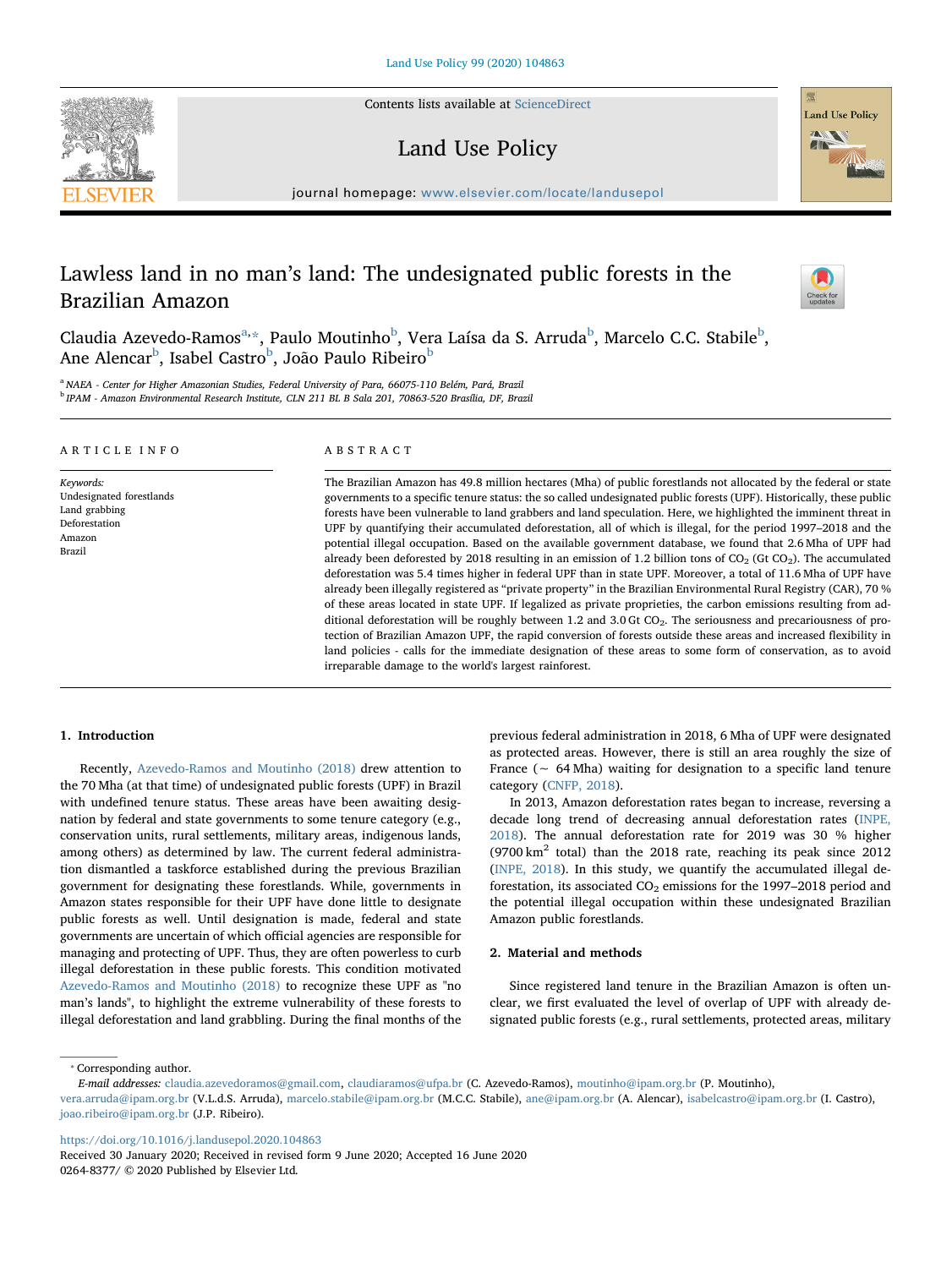#### <span id="page-1-0"></span>Table 1

Data sources for land use categories used in this study.

| Land Tenure category | <b>Database</b>           |
|----------------------|---------------------------|
| Indigenous land      | <b>FUNAI, 2019</b>        |
| Conservation Unit    | MMA, 2019                 |
| Public forest*       | <b>CNFP, 2018</b>         |
| Private property     | SIGEF/INCRA, 2018         |
| Quilombola land      | Palmares Foundation, 2018 |

<span id="page-1-2"></span>\* the [CNFP \(2018\)](#page-3-1) includes designated (Indigenous lands, Conservation units, military areas, others) and undesignated forests in federal and state public lands.

areas) and private areas (ex. rural properties; "quilombola" lands – descendants of fugitive slaves from the colonial period; see [Table 1](#page-1-0) for data sources). We removed the overlaps from the UFP database and analyzed the accumulated illegal deforestation and occupations during the 1997–2018 period.

We measured the illegal deforestation and its related  $CO<sub>2</sub>$  emissions within UPF using deforestation polygons provided by the Brazilian monitoring program, PRODES-Amazônia (Deforestation Monitoring of the Brazilian Amazon Rainforest by Satellite) for the period from 1997–2018 ([INPE, 2018](#page-3-2)). We estimate  $CO<sub>2</sub>$  emissions from deforestation by multiplying the deforested area (in hectares) by the average carbon density of 132.5 t C ha-1 [\(Baccini et al., 2012](#page-3-3)), converted to  $CO<sub>2</sub>$ emission using a factor of 3.66.

Additionally, illegal occupations were quantified by identifying the area of "private proprieties" in the UPF already registered in the Rural Environmental Register system (CAR, in Portuguese acronym; [SFB,](#page-3-4) [2019\)](#page-3-4). CAR is a self-declaratory instrument created in the Brazilian Forest Code (Law 12,651/2012) where property owners must register the georeferenced boundary of their properties, as to enable an environmental assessment of the property [\(Azevedo et al., 2017](#page-3-5)). To this end, landowners must register the location and limits of the property and inform the areas of production and conservation (e.g., riverbanks and natural vegetation reserve). However, many people have used CAR registration as a tool to claim legal ownership of the land by registering public lands in their names as private properties ([Azevedo et al., 2017](#page-3-5); [Brito et al., 2019](#page-3-6)).

#### 3. Results

We find that 9.7 % of the 64.8 Mha of UPF registered in the National Cadaster of Public Forest by 2018 overlapped with the limits of other already designated land categories. The exclusion of overlaps reduced the total area of UPF to 49.8 Mha (32.7 Mha in state owned UPF and 17.1 Mha of federal UPF), indicating that the National Cadaster needs to be urgently revised and updated by the Brazilian government.

Five percent (or 2.6 Mha) of the UPF area (49.8 Mha) had already been deforested for the period from 1997–2018 [\(Table 2\)](#page-1-1), indicating a continued illegal occupation of these public forests. The estimated carbon emissions from this deforestation was  $1.2$  Gt CO<sub>2</sub>. This amount is equivalent to 60 % of Brazil's total reported emissions for 2018 (1.9 Gt CO2; [SEEG, 2019\)](#page-3-7). The accumulated deforestation was 5.4 times higher in Amazon federal UPF than state UPF ([Table 2\)](#page-1-1).

#### <span id="page-1-1"></span>Table 2

Total accumulated deforestation in Amazon undesignated public forests from 1997-2018.

|         | Undesignated Public Forests |                    |     |  |
|---------|-----------------------------|--------------------|-----|--|
|         | Area (ha)                   | Deforestation (ha) | (%) |  |
| State   | 32,731,772                  | 413,731            | 1%  |  |
| Federal | 17,081,444                  | 2,223,044          | 13% |  |
| Total   | 49,803,205                  | 2,636,775          | 5 % |  |

Most of the state UPF are concentrated in Amazonas, a state still largely covered by remote forests that are only passively protected. Despite the large area of UPF in Amazonas, only 14 % of the accumulated deforestation occurred in that state. Pará State, however, has 56.5  $\%$  of the accumulated deforestation in UPF while Rondônia has 18.8  $\%$ of the deforestation ([Fig. 1\)](#page-2-0), two states with more trafficable and/or paved main and secondary roads. A large proportion of deforestation in the Brazilian Amazon is concentrated along the roads ([Nepstad et al.,](#page-3-8) [2001;](#page-3-8) [Alves, 2002](#page-3-9); [Vilela et al., 2020](#page-3-10)).

A total of 11.6 Mha of UPF (23 %; [Table 3](#page-2-1)) have been registered in the CAR system as "private property", which is forbidden by Brazilian law (Law  $n^{\circ}$  11.284/2006). Most of these areas (70 %) are in state UPF. Furthermore, 80 % (2.1 Mha) of the total accumulated deforestation in UPF (2.6 Mha, [Table 2\)](#page-1-1) occurred in areas with CAR registration (SICAR), indicating the CAR may be being used to legitimize ownership of the land. Since the Brazilian Forest Code (Law 12.651/2012) allows 20 % of properties located in the Amazon to be deforested, if those 11.6 Mha are legalized as private propriety, the potential carbon emission from further legal deforestation would be  $1.2$  Gt CO<sub>2</sub>. In regions where the ecological economic zoning allows 50 % of the proprieties to be legally deforested, the carbon emission could reach 3.0 Gt CO2. Furthermore, the illegal occupation of these forests creates a new locus for the growth of land grabbing, illegal exploitation of natural resources and speculation of public lands, significantly increasing the risk for illegal deforestation.

#### 4. Discussion

Land tenure in the Brazilian Amazon is one of the most complex challenges in the region ([Brown et al., 2016;](#page-3-11) [Pinto et al., 2019;](#page-3-12) [Stabile](#page-3-13) [et al., 2020\)](#page-3-13). The lack of land tenure security is a source of deforestation, predatory exploitation of natural resources, unsustainable economic activities and violence in the countryside ([Fearnside, 2001](#page-3-14); [Benatti and Cunha Fischer, 2018](#page-3-15)). The situation may get worse in the coming years. Several authors have already drawn attention to the recent political changes and setbacks in environmental policies in Brazil ([Rothkopf, 2018;](#page-3-16) [Tollefson, 2018](#page-3-17); [Artaxo, 2019\)](#page-3-18). Considering the current governmental weakening of environmental agencies and indigenous land rights; freezing of designation of new public areas; legalization of weapons in rural areas; agribusiness expansion into forestlands, among others, we may see the intensification of land conflicts, rural violence and illegal exploitation of natural resources.

In December 2019, the Brazilian government announced a changed in the land tenure system, facilitating land claims and restricting on-site inspection for cases where there were issues and disputes or for properties over 400 ha. By this new legal instrument (MP 910/2019), the land tenure regularization that was previously for those who occupied land before 2008 was extended to 2014. The MP 910 was not approved by the Brazilian National Congress but was proposed as a bill. The government expects to legalize at least 600,000 properties by 2022. However, what will be done to prevent previous illegal land occupation from becoming legally titled is unclear. By the privatization of public lands through mechanisms historically linked to deforestation in the Amazon region ([Fearnside, 2001;](#page-3-14) [Brown et al., 2016](#page-3-11); [Brito et al., 2019](#page-3-6)), these actions have the potential to stimulate further land grabs and forest loss especially in UPF.

Our results reveal a wide extension of undesignated public forests in the Brazilian Amazon, which could potentially be contributing to ensure land rights to traditional populations, the maintenance of essential ecosystem services and to attract investments for regional development, is at extreme risk of illegal occupation and deforestation. In 2019, 30 % of the deforestation occurred in UPF [\(Alencar et al., 2019\)](#page-3-19). Therefore, it is urgent that federal and state governments invest in territorial planning, designation and enforcement of these forest areas, as to resolve land tenure issues, and comply with the Brazilian legal framework (Laws 11.284/2006 and 12.651/2012), while minimizing land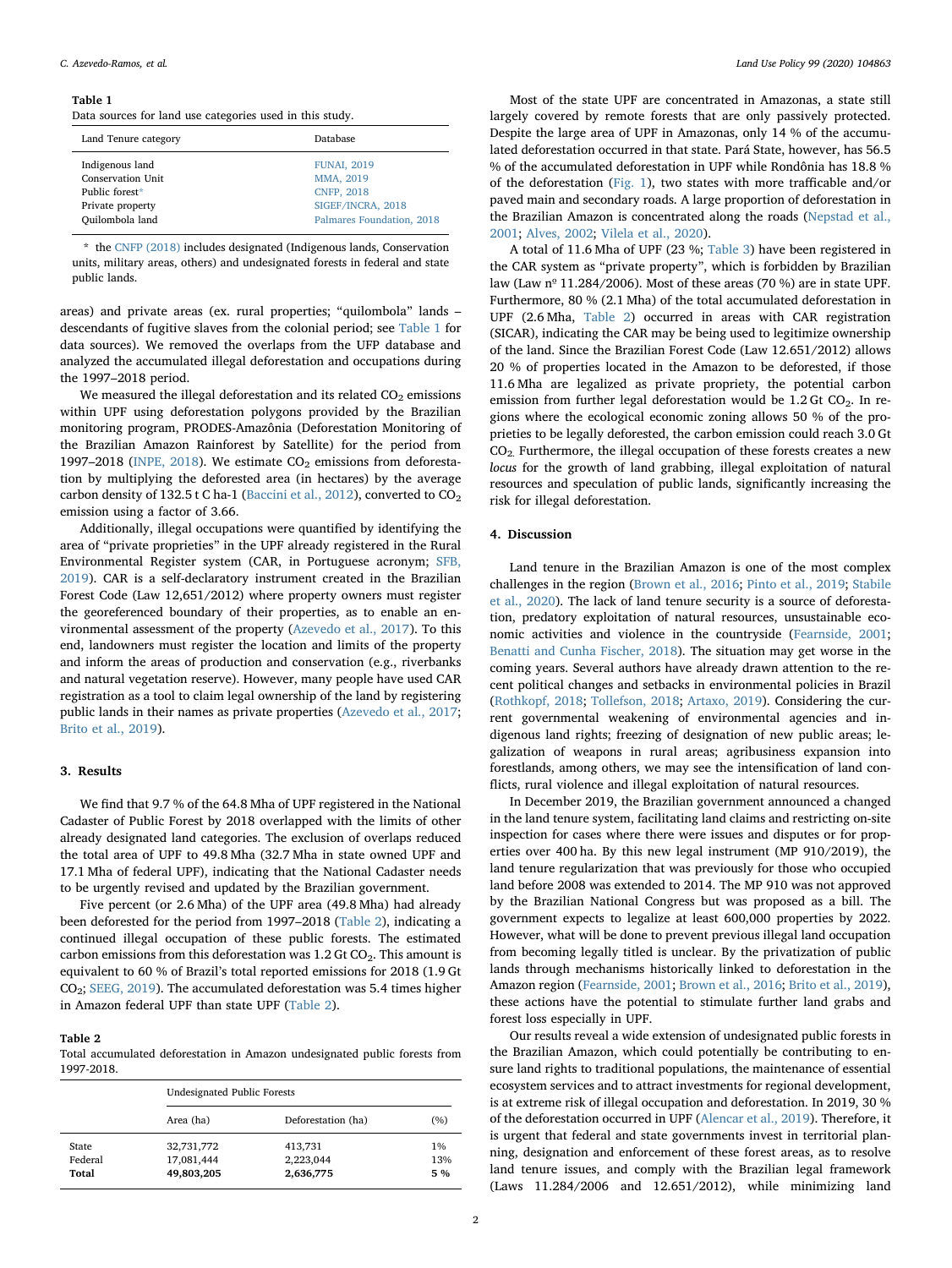<span id="page-2-0"></span>

Fig. 1. Percentage of accumulated deforestation (1997-2018) on undesignated public forestlands (UPF) in Brazilian Amazon States: RR = Roraima; AM = Amazonas; AC = Acre; RO = Rondônia; MT = Mato Grosso; TO = Tocantins; MA = Maranhão; PA = Pará; AP = Amapá.

#### <span id="page-2-1"></span>Table 3

The total area of "properties" registered in Rural Environmental Register system (CAR) within undesignated public forests (UPF) in the Brazilian Amazon.

|              | UPF area (ha) | CAR area (ha) in $UPF^*$ | (%)    |
|--------------|---------------|--------------------------|--------|
| <b>State</b> | 32,731,772 ha | 8,040,920 ha             | $25\%$ |
| Federal      | 17,081,444 ha | 3,580,066 ha             | 21 %   |
| Total        | 49,803,205 ha | 11,620,986 ha            | 23 %   |

<span id="page-2-2"></span>\* Source: SISCAR ([SFB, 2019](#page-3-4)).

conflicts. Otherwise, these forests will continue to be at risk of deforestation and degradation, which may result in an expressive greenhouse gas emissions and negative impacts on ecosystem function. The designation of UPF to some form of conservation may also be crucial to limit the expansion of agriculture and livestock on public forestlands ([Stabile](#page-3-13) [et al., 2020](#page-3-13)).

Most of the data used in this study is from official government sources, therefore these activities are known to the state and federal governments. Although so far powerless to curb illegality, they continue to be responsible for the integrity of Amazon public forests, as declared in the National Constitution and other legal regulations. Brazilian society cannot shy away from demanding compliance with this responsibility to avoid irreparable damage to Amazon socio-environmental assets and global climate. These Amazon assets are being lost to private individuals who evade paying taxes, further burdening the Brazilian state. Finally, illegal deforestation promoted by public land grabbing has an impact on Brazil's reputation and undermines international market confidence in the purchase of agricultural commodities. International pressure can play a significant role in a joint effort to address this issue, as recently seen during the massive illegal forest fires in the Amazon in 2019 ([Silvério et al., 2019](#page-3-24)).

#### 5. Conclusion

Large areas of undesignated public forests are at risk of illegal deforestation and misappropriation in the Brazilian Amazon. This threat is compounded by the easing and weakening of public policies, with potential consequences for land rights and climate change. Brazil may also put at risk its commitment established under the Paris agreement to end the illegal deforestation and associated  $CO<sub>2</sub>$  emissions in the Amazon region by 2030. Therefore, it is urgent that UPF must be allocated as protected areas, indigenous lands or designated to sustainable use areas as determined by the law. As since 2019, all programs to designate these areas have been dismantled by state and federal governments, it will be necessary to move forward in reactivating legal procedures to designate UPF. In the meantime, governments will need to use all the legal and punitive instruments available to protect the integrity of these forestlands. If nothing is done, under the current scenario, the Amazon UPF previously called "no man's lands" can quickly evolve into "lawless lands" through the usurpation of natural public heritage.

## CRediT authorship contribution statement

Claudia Azevedo-Ramos: Conceptualization, Methodology, Writing - original draft, Writing - review & editing. Paulo Moutinho: Conceptualization, Methodology, Writing - original draft, Writing - review & editing. Vera Laísa da S. Arruda: Data curation, Formal analysis. Marcelo C.C. Stabile: Methodology, Writing - review & editing. Ane Alencar: Methodology, Writing - review & editing. Isabel Castro: Formal analysis. João Paulo Ribeiro: Formal analysis.